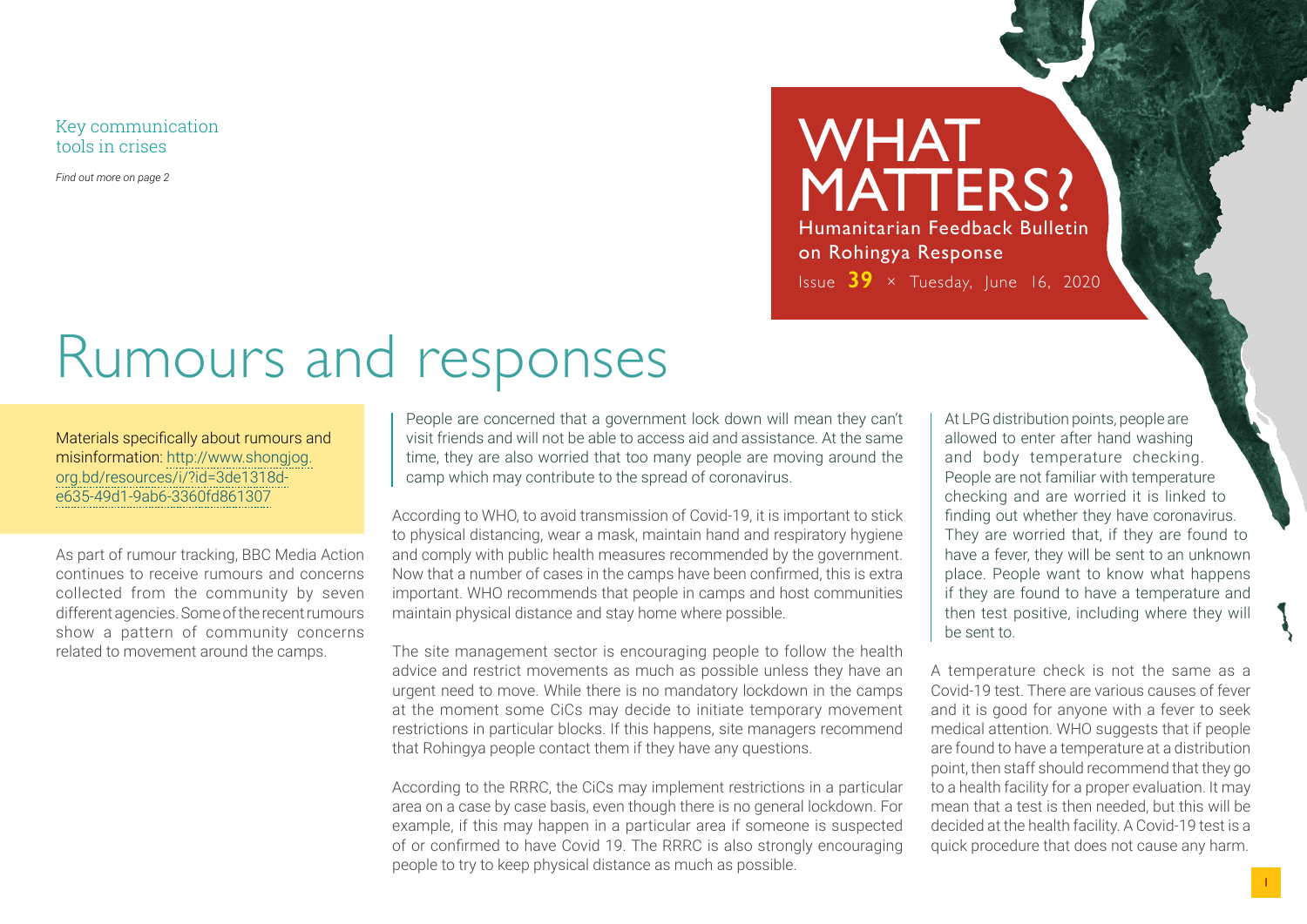In camp 15, people are saying they have fewer worries about coronavirus but are concerned they are not getting enough food. People specifically mentioned that they felt they were not getting enough rice. They said they believed that WFP was going to provide wheat flour instead of rice.

Throughout June and July, WFP is providing Super Cereal to all households as part of their general food assistance, to help provide extra nutrition for everyone during the Covid-19 pandemic. Super Cereal is being provided in addition to the regular WFP food basket and people will continue to receive rice and other food items. Super Cereal is a specialised food that contains corn, flour, soya, milk powder, sugar, oil, vitamins, and minerals, to provide additional nutrients and energy that helps to keep everyone healthy.

Some Rohingya people are worried about how dead bodies will be managed and where they will be buried. Families are worried that they will need to pay for people to be buried and that they will not be able to afford this.

Humanitarian actors are working to support safe and dignified burials. The most important thing to remember is that there is no need to fear dead bodies. The risk of the virus being transmitted from a dead body is very low and people who die because of Covid-19 can be buried in the graveyards in the camp. Families should not have to pay to bury anyone. Site Management and CwC WG have developed key messages that provide greater detail on the process of safe and dignified burials.

## **Loudspeakers and megaphones:** key communication tools in crises

Since the first cases of Covid-19 in Bangladesh were confirmed, the Rohingya community has expressed fears about the impact of the virus in their camps. These fears have been amplified by the circulation of rumours which have gained traction in the camps. In addition, the restrictions in internet access and the reductions in the number of humanitarian staff entering the camps regularly have reduced the community's ability to access accurate and up-to-date information. This has resulted in people relying on word-of-mouth to find answers.

However, recent feedback has indicated that messages delivered via loudspeakers or "miking" are trusted by community members and can reach people all over the camps. Miking uses hand-held megaphones or speakers mounted on tom-toms or at fixed sites. Nine of the 10 residents interviewed reported having received important information this way. Miking is a key source of important information in an environment where information is scarce.

As the internet has been blocked in the camps, we are not getting updated news about coronavirus. NGOs working in the camps are disseminating information through miking and Rohingya volunteers to make people aware about coronavirus."

– Man, early thirties, Rohingya community, camp 1E

We are only receiving information about coronavirus from miking and radio. We don't have any other sources [of information]."

– Man, mid-twenties, Rohingya community, camp 1W

While Covid-19 has undoubtedly been a primary concern in the camps in recent months, the daily challenges of life in the camps have not paused. Less than one week after the first case of Covid-19 was confirmed in the camps, cyclone Amphan hit the coastal areas of eastern India and Bangladesh. The interviews took place

*Source*: To understand current community perspectives and experiences in the camps, particularly in relation to information needs in the context of Covid-19 and cyclone Amphan, BBC Media Action and Translators without Borders conducted 10 in-depth interviews over the phone with 5 men and 5 women from the Rohingya community. Interviews took place on 19th and 20th May, 2020.

> the day before and the morning of the cyclone, when concerns briefly shifted from Covid-19 to the cyclone. All interviewees were concerned about the approaching cyclone and most expressed serious concerns about the safety and stability of their homes and their ability to withstand a cyclone.

 I'm very afraid about cyclones because our house is not very strong and our house is at risk during a cyclone."

– Woman, mid-twenties, Rohingya community, camp 1W

**I did not receive any training about cyclones** but I received an announcement from miking [loudspeakers] in the camp."

– Woman, late teens, Rohingya community, camp 1E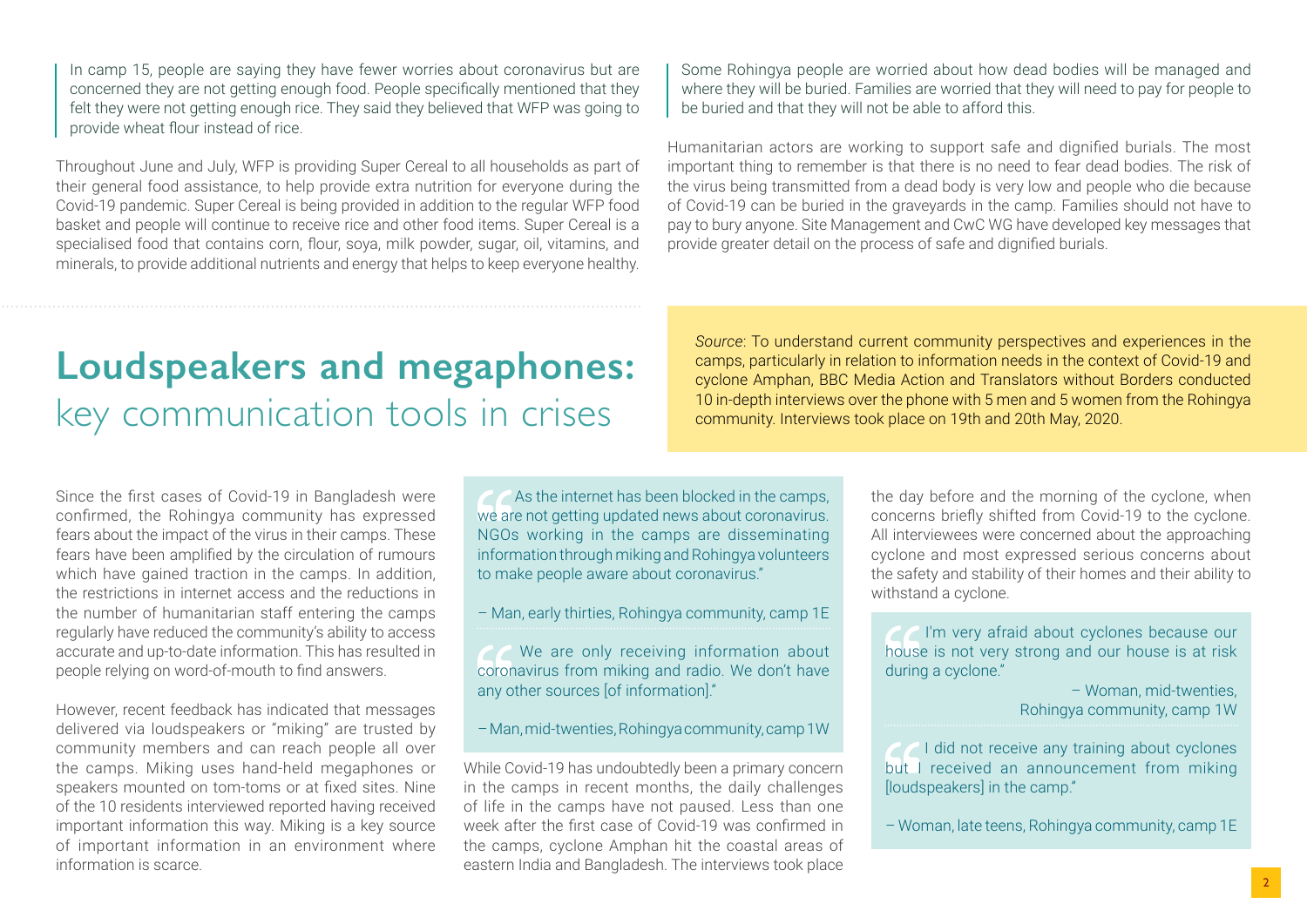Interviewees confirmed that announcements over loudspeakers or megaphones provided important information about the approaching cyclone and how to prepare for it. It is evident that information disseminated through this communication method is reaching the community. The effectiveness of audio communication is amplified as Rohingya is primarily a verbal language. However, information not only needs to reach people; it also needs to meet their needs. In relation to Covid-19, a common complaint since the beginning of the pandemic is not that people are not receiving information. Rather, the complaint is that they keep receiving the same (useful) information over and over again, not the additional information they want, such as regular information and updates about quarantining, isolation and healthcare processes in the current context, as well as counter-narratives or confirmation regarding rumours which are circulating. During a crisis such as the current pandemic, effective and rapid dissemination of up-to-date information is imperative. TWB's research in the Democratic Republic of Congo during the most recent Ebola outbreak found that distrust of widely circulated information grew and rumours persisted when people's questions went unanswered. The rapid refreshing and updating of the information by tomtoms and megaphones to answer the concerns may be one strategy for addressing information challenges in the camps.

These tables outline a collection of some key English terms being used in the response in the present context, as well as their current equivalents in Rohingya language. Some of the new terms may evolve over time. More Rohingya terms relevant to the response can be found in the Translators Without Borders (TWB) glossary, or directly from TWB.

#### **Medical/technical words**

| English word/phrase<br>used in this response | Rohingya<br>(Latin script)                                                                                 | Rohingya<br>(Bangla script)                                                                       | Literal English translation<br>of the Rohingya term in<br>this response context         | Notes and further details of how these<br>terms are discussed/used in conversations<br>within the Rohingya community                                |
|----------------------------------------------|------------------------------------------------------------------------------------------------------------|---------------------------------------------------------------------------------------------------|-----------------------------------------------------------------------------------------|-----------------------------------------------------------------------------------------------------------------------------------------------------|
| Protective gear                              | hefazot taibar samana                                                                                      | হেফাজত থাইবার সামানা                                                                              | equipment used to stay safe                                                             | Associated with safety and cleanliness,<br>protecting from dirt and disease.                                                                        |
| Prevention methods                           | biaram rukibar torika                                                                                      | বিআরাম রুকিবার তরিকা                                                                              | ways to control disease                                                                 | Associated with hand washing, masks, keeping homes<br>clean, avoiding public spaces and people who are unwell.                                      |
| Environmental surfaces                       | Mainshottu dora zade<br>chiz okkol, mesal-doroza,<br>dorazar doroni, toros,<br>siyar-thebil, hendhilla aro | মাইনশত্তু ধরা জাদে সিজ<br>অক্কল, মেসাল-দরজা,<br>দরজার ধরনি, তরস, সিয়ার-<br>টেবিল, হেন্ডিল্লা আরও | things that are touched<br>by people like doors, door<br>handles, floor, furniture etc. | As there is no specific term for this in the<br>Rohingya language, giving examples of surfaces is<br>important to ensure directions are understood. |
| Health norms                                 | aramiyotor niyom                                                                                           | আরামিয়তর নিয়ম                                                                                   | rules of health                                                                         | Associated with staying healthy, not getting sick.                                                                                                  |
| Reusable masks                               | dubara estemal gori<br>farede hendhilla maas                                                               | দুবারা এস্তেমাল গরি<br>ফারেদে হেন্ডিল্লা মা'স                                                     | type of mask that can<br>be used again                                                  | These masks can be used again after being washed.<br>Including usage, handling and washing instructions<br>in communication efforts may be helpful. |
| Oxygen                                       | oksizen                                                                                                    | অক্সিজেন                                                                                          | oxygen                                                                                  | Both oxygen we breathe ("from trees")<br>and oxygen in medical context.                                                                             |
| Oxygen tank                                  | oksizenor thangki                                                                                          | অক্সিজেনর টাংকি                                                                                   | tank with oxygen                                                                        | Most people have heard about these devices and<br>know broadly what they are used for. Sometimes<br>described as a gas bottle or cylinder           |